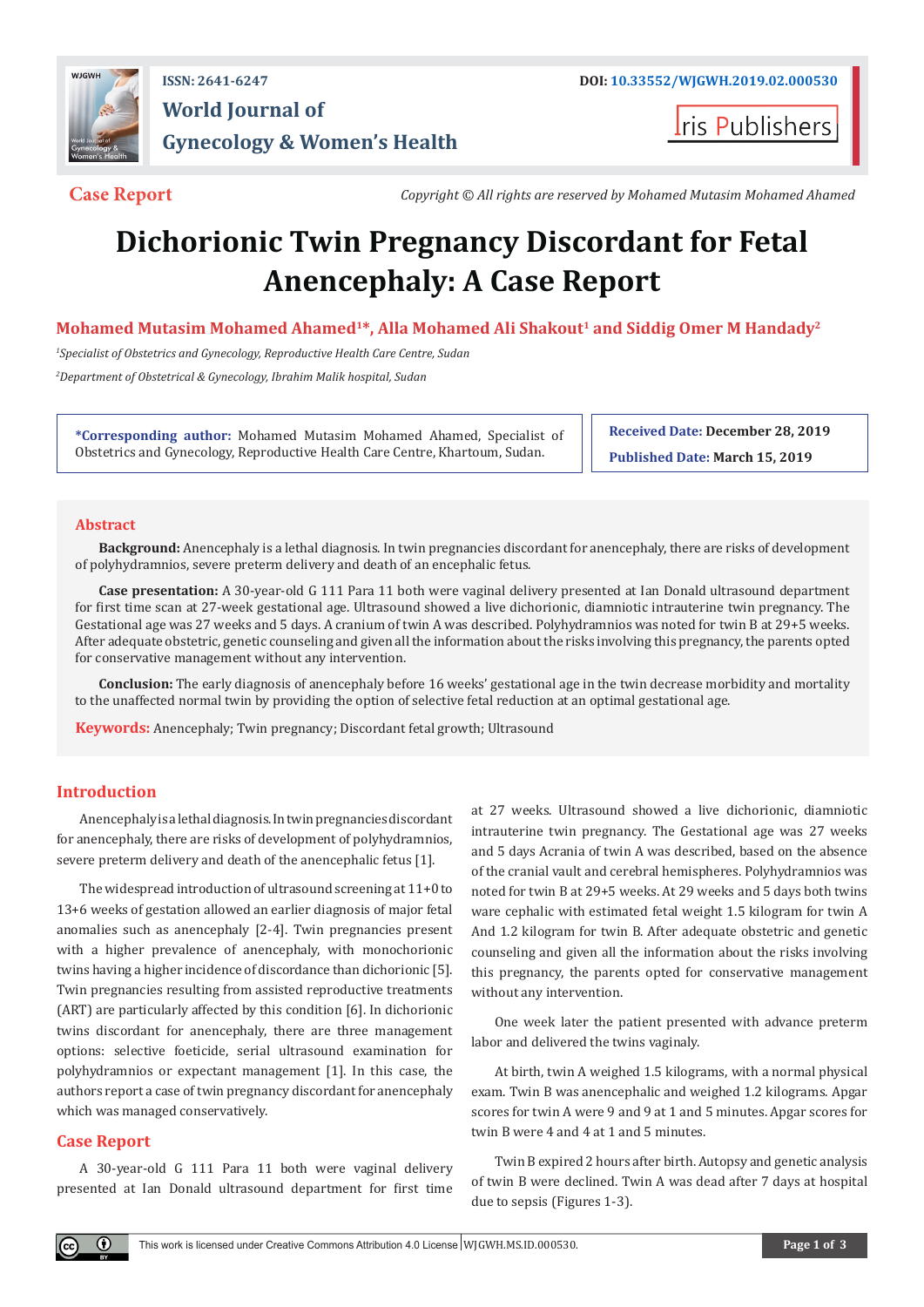

#### **Figure 1:** US of anencephalic fetus.



Figure 2b FL of normal fetus

**Figure 2**



#### **Discussion**

Studies have reported that, among twin pregnancies, neural tube defects, such as anencephaly, are more common when compared with singletons [7]. But causes still not identified, and it was assumed to be attributed to the twinning or to the mode of conception.

But in the current case report, there is a delay in detecting the abnormality which was observed in 27 weeks of gestational age due to patients delay. The absence of the cranial vault and cerebral hemispheres, hallmarks of anencephaly, can theoretically

be distinguished as early as at 9 weeks' gestation, when the skeletogenous layer around the brain begins to develop [8]. Anencephaly diagnosis can be obviously suggested at the routine sonogram during tenth to 14th week of GA in singleton pregnancies, with previous consideration in mind for such findings [9]. Late progress in ultrasound diagnoses enabled accessibility to observe the preserved mid-brain, brainstem, and facial structures, while in early cases of anencephaly, the only finding may be acrania.

Management options are selective foetocide of the abnormal twin, expectant management by continuing pregnancy without intervention [10] or amnioreduction of polyhydramnios. In the